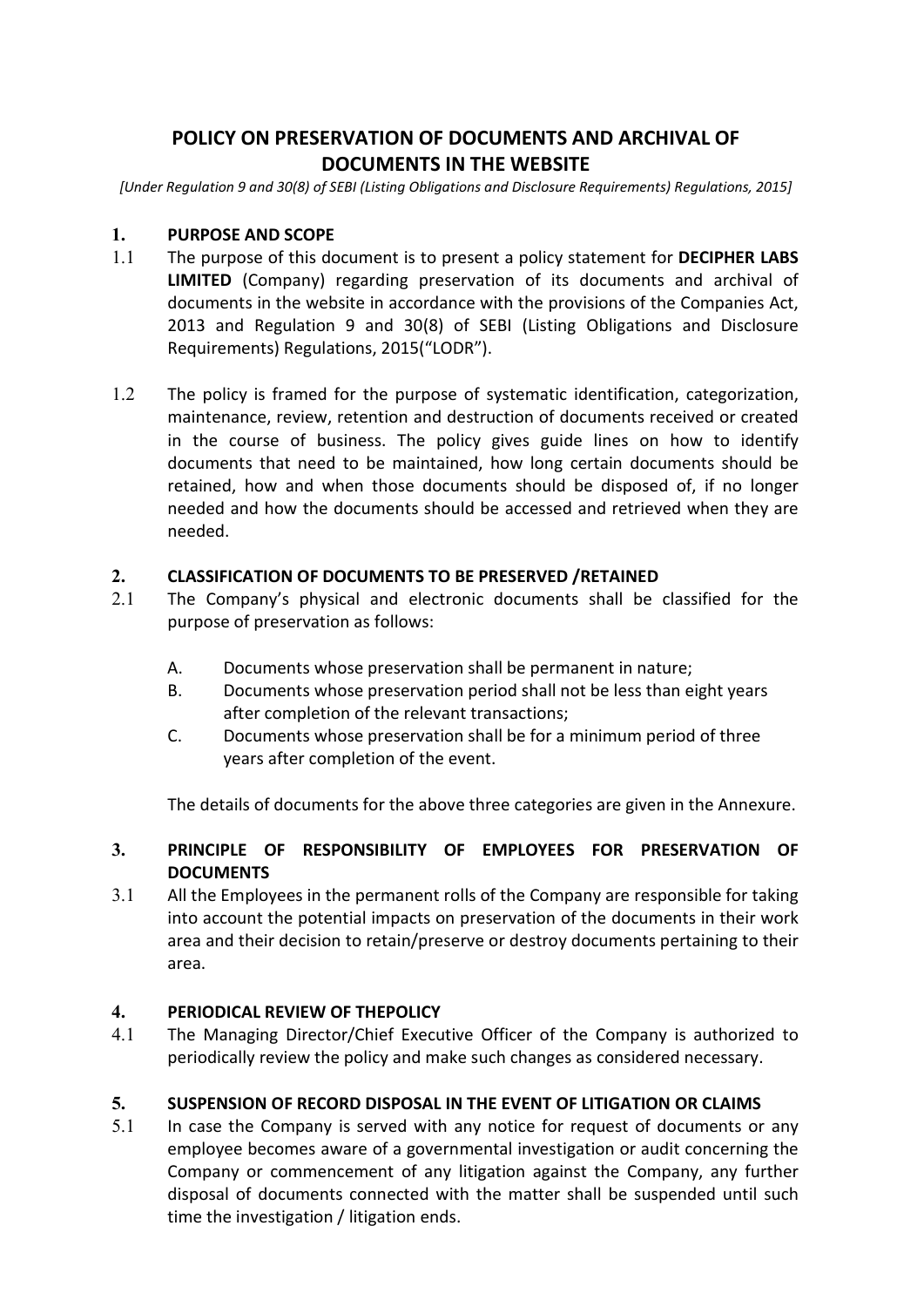# 6. STATUTORY REQUIREMENTS

6.1 If as per any other law of land including Information Technology Act, a physical or electronic record should be preserved for a longer period than what has been stipulated in this policy, then the document shall be preserved as per the applicable statutory stipulations.

# 7. WEB ARCHIVAL POLICY

- 7.1 The Company shall disclose on its website all events or information which has been disclosed to stock exchange(s).
- 7.2 Such disclosures shall be retained on the website of the Company for a minimum period of five years.
- 7.3 At the end of the fifth year the information shall be archived and preserved for a further period of three years.